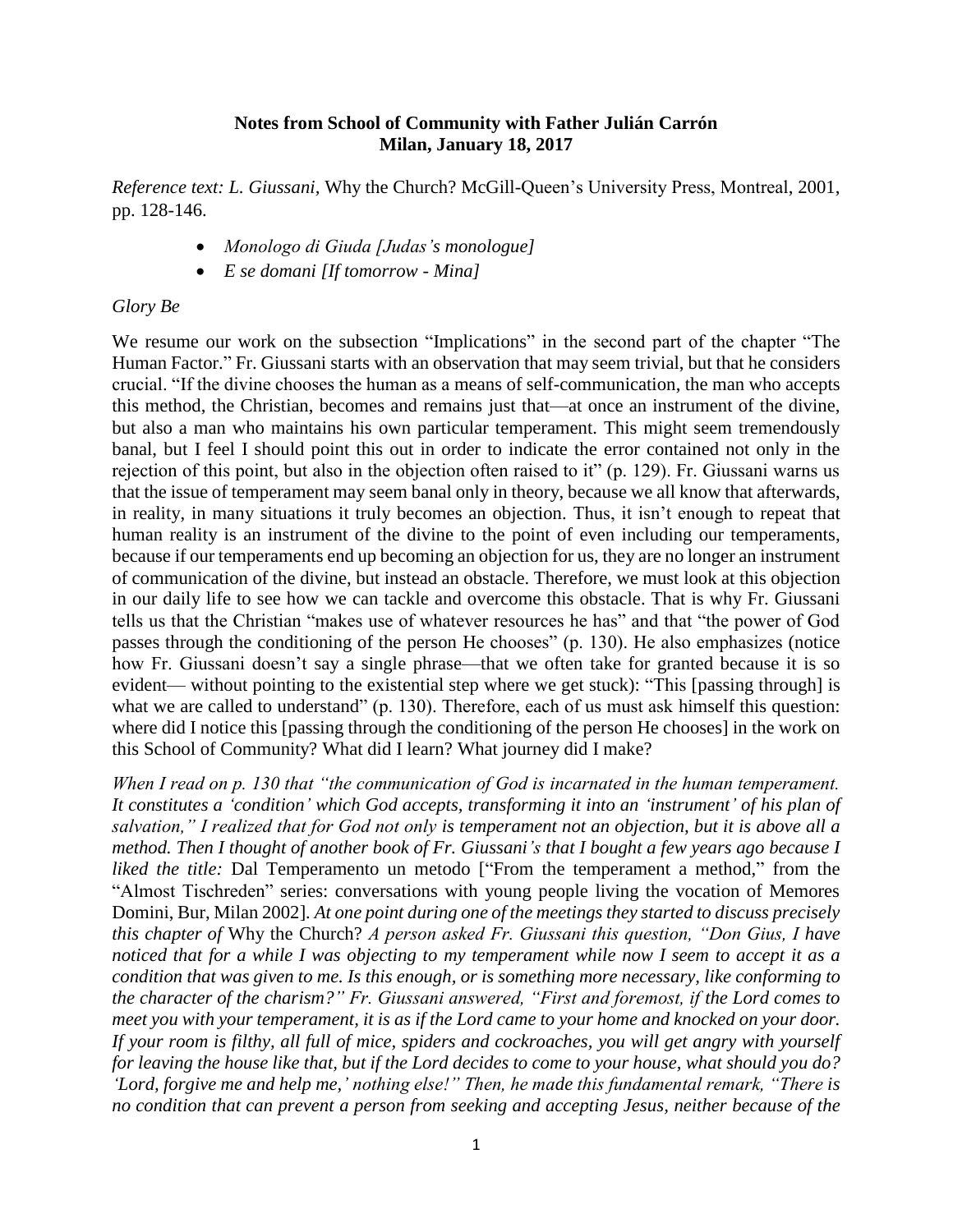*subject through whom Jesus chooses to come, nor the modality in which Jesus presents himself. In the Old Testament God used a donkey" (*Dal Temperamento un metodo, p. 102*). At last year's Fraternity Exercises you quoted Fr. Giussani reminding us that "the miracle of mercy is the desire to change. And this implies acceptance, because otherwise it would not be desire for change, but pretension and presumption, and it would never become entreaty to an Other, it would not be trust in an Other"* (Generating Traces in the History of the World, McGill-Queen's University Press, Montreal, 2010, pp. 137-138)*. Thus, accepting my temperament and also other people's temperaments and their freedom is not a primarily psychological problem, but rather pertains to the personal and unique relationship with the Mystery who makes me. It seems to me that this relates to what Pope Francis told us in his letter of November 30th where he quotes Saint Augustine. In fact, if I don't surrender to God's method, the God who accepts and transforms my temperament into an instrument of his plan of salvation, how can I be poor of God?*

Regarding the quote you mentioned, what is the first place in which each of us should recognize this "passing through"? Not first of all in the temperaments of others, but in our own. It may seem banal, but often it is precisely this that blocks us. A person asks in an email, "Why should my temperament be a gift?" Because it is given, because it was given to you. If the Lord decides to knock at the door of your temperament—says Fr. Giussani—there is no person to whom Christ presents himself, or modality in which Christ presents himself, that can be an objection to welcoming Him. There is no condition that can prevent this. How much trouble would we spare ourselves if we simply accepted the way in which the Lord knocks at the door of our humanity! No temperament can prevent Jesus from knocking at my door, at the door of the temperament He gave me. Yet, as you can see, welcoming Him is not automatic.

*I was very struck while working on this part of the School of Community and in looking at what happens within myself, and a question arose that I would like to examine more deeply. There are moments in which it is clear that something is true because you have lived it, you have experienced it, which can be expressed better according to an accent, to a temperament that you find in yourself. At times, one can have Fr. Giussani's experience, the experience he had when he said, "It was my own temperament, my own tone of voice, the way I expounded and approached issues that produced this effect of shedding light on some and perturbing others." He freely reached this conclusion, which surprised me a lot, and which I also desire to reach: "Because of this, I made a note to remind myself and others of the inherent risk […] [of] forgetting that the point at stake is one's own love for the truth" (p. 130). Can you help us to better understand this "love for the truth"? What sustains and makes you patient when your accent for reaching truth that you have in mind is not immediately realized, or it doesn't happen in the way you thought it would? There are moments in which what you intuit as being true may not be recognized right away. I noticed that I am not so free as to think that the "roaring" fire, the "smoke" and the "uneasiness" are all fine and that everything can contribute to His plan of salvation.*

But are you always sure that the way in which you face a situation, or your way of communicating, is always true and the only one that is adequate?

*No.*

"No!" Sometimes, not always, even if it passes through a temperament, our way can be the best form of expression. How often I happened to learn from other people's reactions which became the opportunity for me to learn something! Often, before blaming my temperament or other people for not being open, I thought that perhaps I wasn't clear enough, or I hadn't found the key to the relationship with this or that person. First, I would try and see whether the reason for their rejection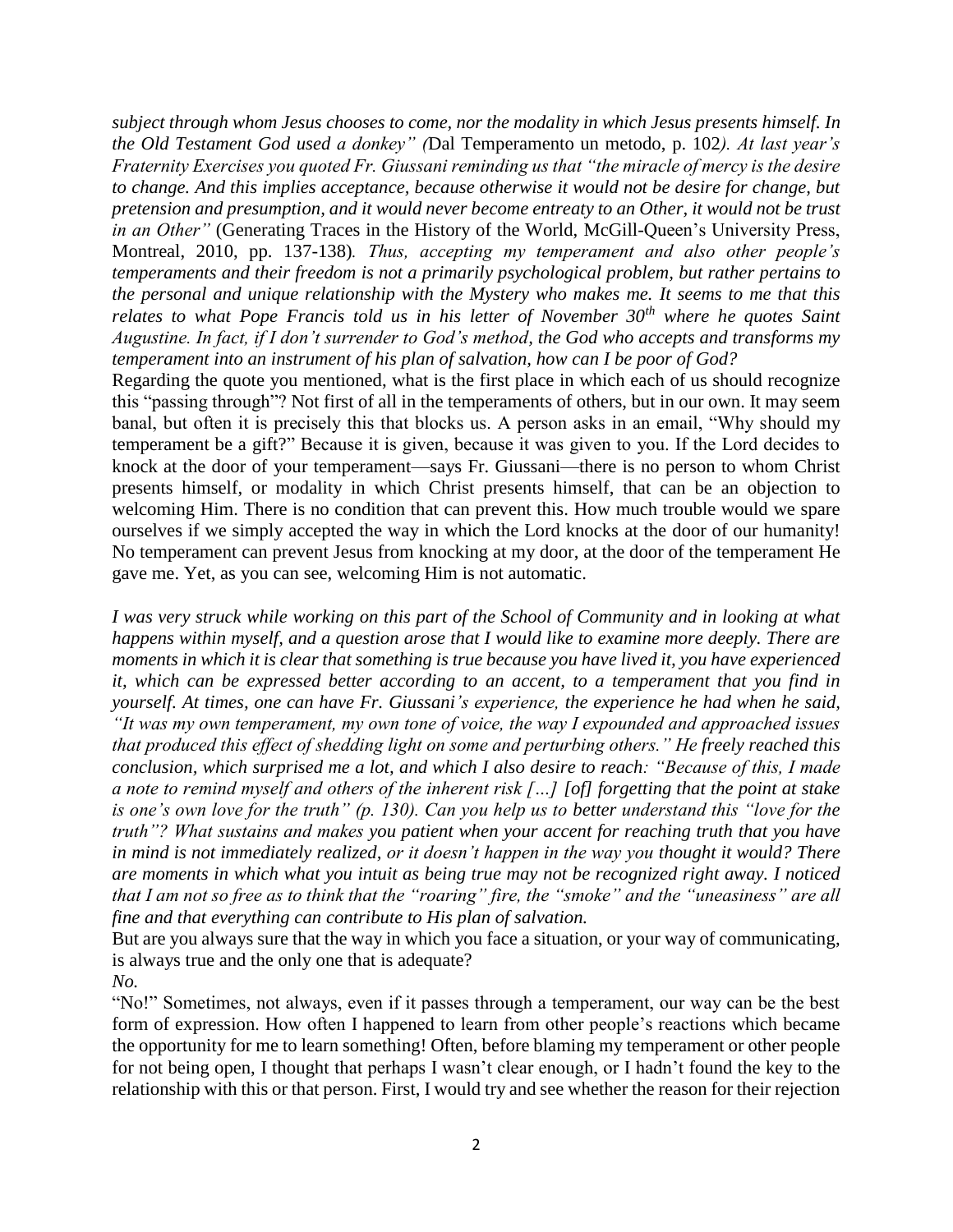was a matter of temperament, or if the rejection was something offered to me to make a step forward and find a more adequate way to communicate the truth. I learned a lot at this level. The second point has to do with God's method. Even if you communicate something in the right way, often, since God chooses one person to reach others, not everyone recognizes it at the same time. You may have seen something that has a hard time "passing" to others. This makes you realize that, with all the patience God had with us, we too can be patient with others. Third is what Fr. Giussani says later on in the chapter, "The Church […] was saved throughout the centuries by all those who, in their pursuit of the truth and reality, in their love of value and the ideal, were not shocked by the limitations." He gives the example of Saint Francis: "Saint Francis of Assisi […] was not shocked at the divisions and violence shaking the foundations of the Church in his time, at the fratricidal wars which set Christian against Christian. Rather, touched by God after a frivolously spent youth, he hurled himself headlong into a struggle which was not 'against' anyone [assuming that there is someone who is against]. It was 'for' Someone" (p. 138). The tension can be maintained by trying to affirm something *for* Someone, not *against* someone. This option always exists. That is why "the great error is to allow one's own error, or that of others, to be an obstacle." In fact, for Fr. Giussani, "personal commitment, although it does not terminate at it, does not exclude a critical attitude. Rather, it is a problem of elementary morality" (p. 139). And he invites us to imagine "a woman who is married and has a small child. […] One day the child falls ill. […] At long last her husband arrives and she asks him to lend a hand. He, however, […] has been working all day, he sits down to read the paper [...] Now, what will be the reaction of this child's mother? Will she say, perhaps: 'Well, if it's not important to him, then I won't bother either'? Or, is she more likely to take charge herself, refusing to allow her husband's laziness to stand in her way?" (p. 139). It is as if all of this has put in motion a human, a very human, journey that calls us to the truth: would I refuse to affirm the truth because the other doesn't understand it? In that moment, we too must make a choice asking ourselves: why do I do what I do? So that the others may welcome it, or because of my passion for truth, even if I were alone? As Fr. Giussani said, even if he had remained alone he would have started over. Even if I am alone doing my work, even if I am alone in my environment, even if I am alone in my family, anywhere, the love for truth, this doing it "for" Someone, can give me enough reason not to give up before even starting. Therefore, it is quite a struggle: "In its paradoxical reality and potency, the Christian fact makes man's true desire emerge" (p. 139); not first the other person's desire, but rather my own, my desire!

A second group of contributions refers to the beautiful metaphor of the gold in the mud (p. 131).

*Yes. As I was reading the text this metaphor of the gold kept bothering me, so at one point I asked myself what the gold was for me and how it was present in my life. It immediately saddened me, even if deep down I knew that I had the desire to understand. That is why I am telling you frankly that I always feel that for me the gold—the recognition of Christ encountering me—is a matter of more or less fleeting moments. It is like in those video games (the only ones I ever played) in which you are the little man who runs along a given pathway and once in a while, by jumping up, you can grab a bonus that gives you an edge and perhaps makes you go faster for a few seconds. It seems to me that this is how I recognize Christ in my life. I don't know if it is a problem of temperament. Perhaps it is. Sometimes Christ is present, sometimes He isn't and everything plunges into the abyss of nothingness. Like a light switch: on and off. Even if it is a matter of temperament, this situation continues to upset me, because I don't wish to live always like this. I*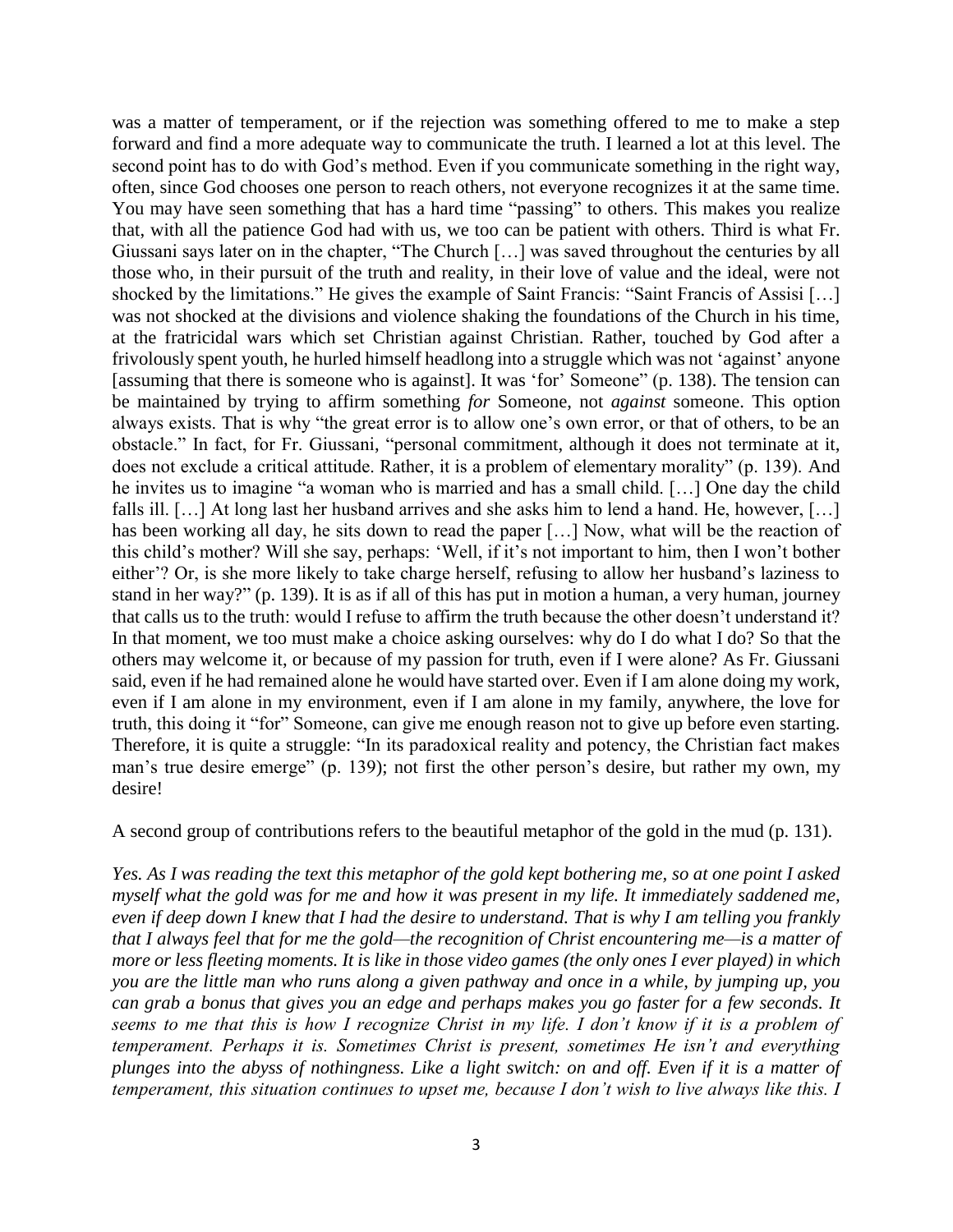*am tortured by that time gap between my abyss, where I feel alone, and the moment in which God's initiative reaches me, because that space is a bottomless well, I feel as if I am sinking. I would say that it is a human feeling; I think that everyone has this experience. Yet, it is not enough to say this. Do you ever have moments in which you feel that you are sinking, that you are completely lost? I imagine that you probably have down moments. Yet, you never seem to be overcome by this abyss of nothingness, to be distressed as you are sitting there. Upset, yes, I have often seen you like that, but never showing an anguish full of need, with the shadow of nothingness clouding your eyes. Why?*

Why do you think I don't? This—you see—is the passage that one needs to recognize. Since it passes through a human reality, if when it passes through a human reality…Did it reach you through a human reality?

*Yes.*

If when it passes through a human reality we don't recognize what passes through a human reality, then, like you said, it seems to us that it is something that comes and goes. But what passes through a human reality? Is what passes through a human reality something that is turned on and off? What frees us from sinking into this sense of nothingness?

*With regard to becoming aware of what happens, gaining self-awareness, becoming aware of Christ present in reality, which in every instant is rooted in the Mystery, I think that the problem is a matter of judgment. Yet, my reaction—even a considered reaction, not simply an instinctive one—invariably corresponds to a judgment that to me seems to be only a measure. In the end, it has the effect of making me feel depressed and putting me once again at the center, a "me" that is never up to the task. I remember when once during confession an old priest told me that we shouldn't judge, not even ourselves (like Saint Paul says in the First Letter to the Corinthians). On the other hand, I realize that there is a judgment, that is, an awareness of reality, that frees. In fact, sometimes in listening to you I intuit that the greatest mercy is to be made in such an objective way that we cannot avoid feeling bad when something doesn't correspond to us. What is the difference between these two ways of judging? What helps me to keep judging in the way that makes me a protagonist, victorious? Thank you for everything, really.*

What do you think is different between the two ways of judging? In the first case, you are at the center and this makes you feel depressed. Obviously. In the second case, instead, you recognize the core of reality and this awareness frees you. Does this "turn on and off" or is it always present? Why is it always present? Because you exist, because reality exists! What makes us live in the abyss of nothingness is this lack of judgment. In fact—look at what could seem banal to us—when we do not recognize the divine as it appears in the human reality that meets us, then we think that it is like everything else. Thus, when the sentimental effect wanes, it seems to us that everything is finished. His Presence is turned off only when we identify Him with our feelings. What does Fr. Giussani continually introduce us to instead? To the fact that the correspondence is synonymous with the divine, that is, with something that is not turned on and off, on and off, on and off. It exists and it is present! Otherwise we could never give an adequate reason for that "difference" that is manifested through a human reality. That is why, if the judgment is not about Him and what appears in reality but about ourselves, then it doesn't free us. We had better learn this, friends, it is in our best interest! God is not like we imagine Him to be, that is, He is not something that is turned on and off. It isn't like that! It is only the divine that explains each of the things that we tell each other every time we get together. We must admit it, because without the presence of the divine we couldn't say any of the things we say, we wouldn't even think about them, it wouldn't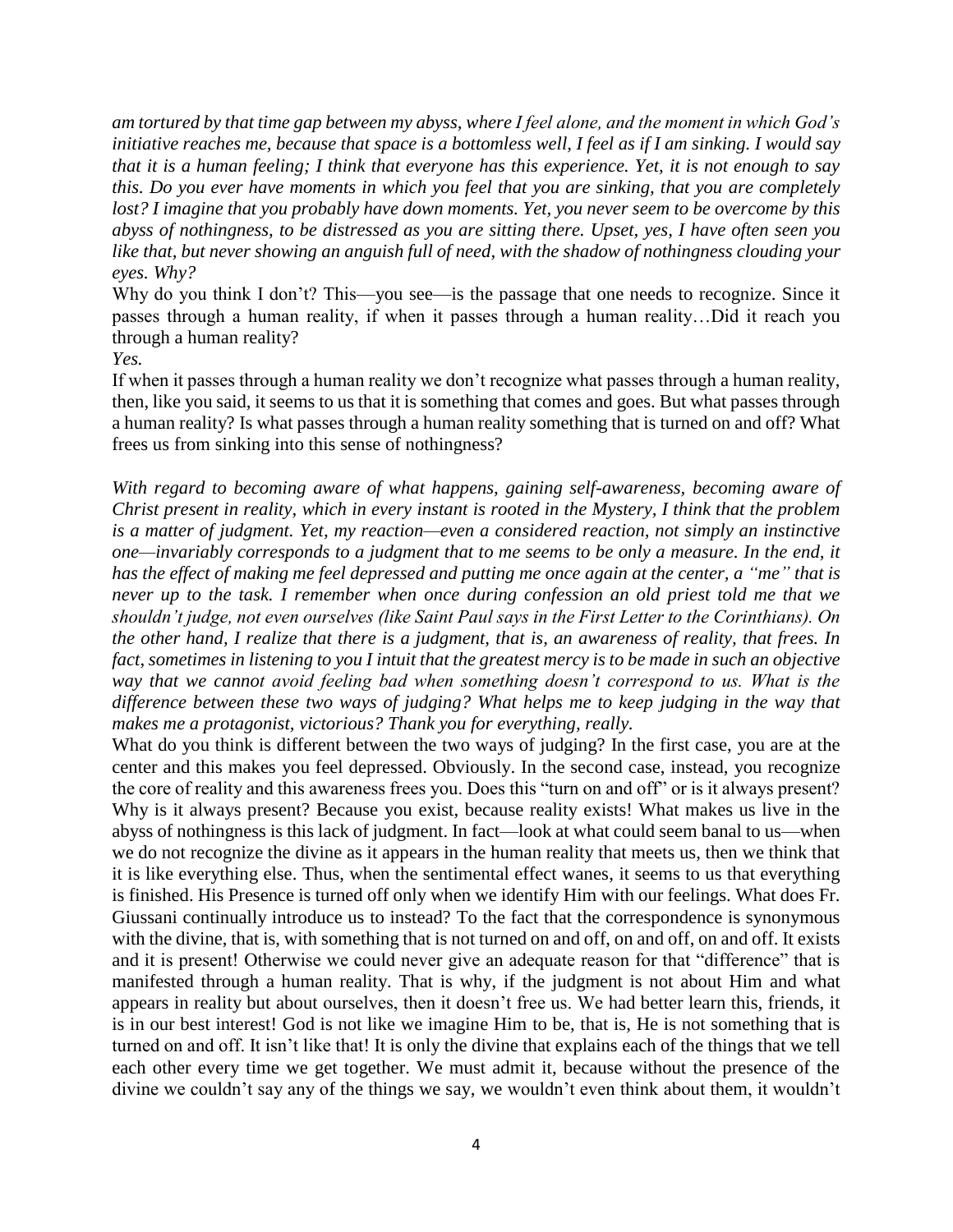even cross our minds. Yet, since we don't recognize this, it feels as if it is gone a second after and when we go home, perhaps even tonight, we sink into nothingness. We must go deeper into this passage of the School of Community—"Through Human Reality"—to recognize what is present in what happens. Then, when we feel that His Presence is gone we must challenge each other: is the divine gone or is this an opportunity for me to recognize Him? When I go through the mud does it mean that the gold is not present, or that I haven't recognized it yet? If one doesn't do this work, then it really ends up in the abyss of nothingness. That is why Peter's "Yes" gives us the key once again. Why? Because, if Peter looks at himself, if he puts himself at the center, it is normal—as you said—that he feels depressed: after having denied Him, he will expect to be rebuked. If, instead, at the center there is the Presence that embraces him—"Do you love Me?" this frees him. As Fr. Giussani says, it is a conversion from me to Another who asks me, "Do you love Me?" That is why in the Bible, always through the facts they witnessed, the People of Israel reached this clarity of judgment: "Can a mother forget her infant, be without tenderness for the child of her womb? Even should she forget, I will never forget you" (Is 49:15). Is this just a punch line, are these just meaningless words, or is this the only way to explain everything that their eyes had seen? This decision belongs to freedom: to accept, or to reject it? Like a faraway friend who couldn't come, wrote about a particularly challenging situation, "For me it is ever more clear, considering the circumstances that I am living, that to live and to discover what I am made for, it is not necessary to have any special equipment, structure, or club membership, but rather to stay in front of reality. In fact, nothing can prevent you from recognizing what happens before you and letting yourself be drawn back by the One who is making you in that instant [it would seem that there was no need for a place and that reality was enough]. Yet, precisely this discovery made me desire even more to follow you and the center of the movement [because that is where I am constantly educated to make this recognition; because it is a particular history that introduces me to this recognition of reality; I can recognize it even while living on the other side of the planet, but I need to be constantly educated]. That's it. I ask for me and for my friends this poverty of spirit, so that we may be constantly open to following in a true way, because I see it first of all for myself as the only possibility to attain an ever deeper and certain knowledge of the One I have encountered, and of who I am. I am grateful to you for this desire that was born in my heart, because it cannot but be the fruit of the work that we are doing." As you can see, to find the gold in the mud one must get into the mud, get one's hands dirty.

*I wanted to tell you what happened on Saturday evening, because it helped me understand what you were saying about caring more for the gold than for the mud, and the fact that the divine chooses to communicate himself through a human reality. I was having dinner with some friends, a dinner for which I had great expectations. Once there, though, I was having a hard time with them, because I felt that the way in which we were looking at each other was not enough compared to what I desired. At one point, I was talking with one of them and I was complaining about this. I looked him in the face and I noticed that, like me, he was sad, while all the others had beautiful faces. A little jealous—in part in a good way, but also a bit angry—I went to the friend who had invited us and I told her rather sharply, "I have this difficulty," and I almost accused her and the others of not being enough.*

Be careful! In the first place, we blame others for our uneasiness!

*The first thing that happened and struck me deeply was that the others reacted supporting what I had said, recognizing that there could be a more beautiful way of staying together, but also telling me why in their opinion, for some people especially, it had been worthwhile to be there that evening. I was particularly struck by a person who I didn't even know, who said that one reason*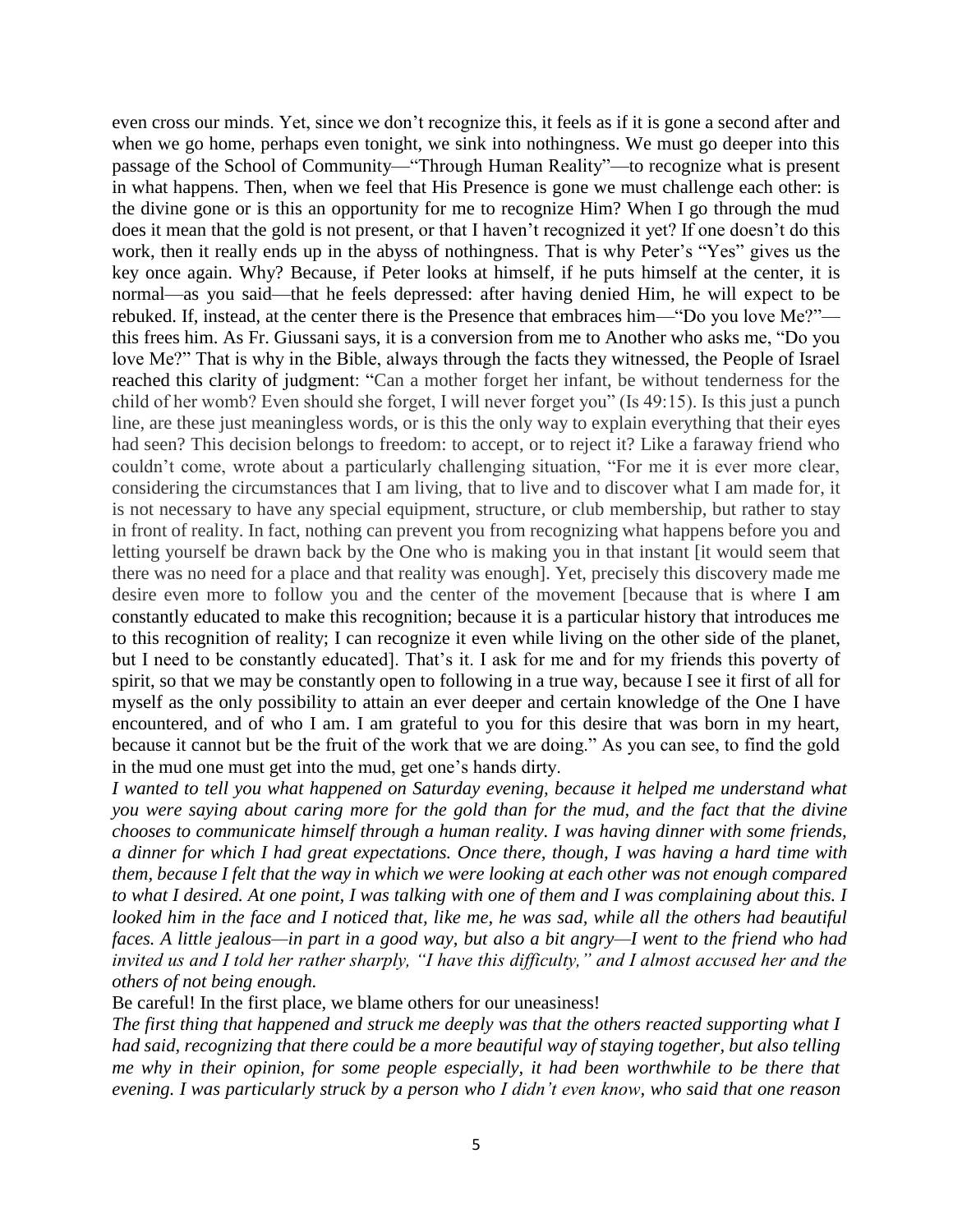*why it had been worthwhile being there was precisely the fact that I had raised the issue, the uneasiness I felt. In seeing these people who were taking me seriously, both by recognizing the value of my contribution and by underlining my mistake and proposing some work to me—to look at what was present—I truly realized what looking for the gold means. I would describe it as facing and living reality with a positive preconception, that is, with a desire full of waiting, because the circumstance, as it happened that evening, reveals what I desire and is therefore an opportunity to find the answer. How can I recognize what corresponds to my desire if I don't know what I desire? I was struck by the fact that, as we were saying earlier, the divine communicates itself through a human reality, because it became clear that God chooses our limitations to show Himself. In fact, at the end of the evening I was very happy about everything that had happened, and yet, for it to happen, the limitations of others and my personal difficulty (my argumentative approach toward them) had been necessary. I had to make a step and engage my freedom to recognize what I desire most, but also the argumentative way in which I had asked the question became an instrument, so much so that they thanked me for the issue I had raised. I was also struck by the fact that I didn't feel justified in making my mistake, but rather my sorrow increased; and yet, I had not been condemned by my mistake.*

Do you see? This is not automatic like we often think. It is dramatic. One must be fully engaged, work hard. This is an example of what I was reminding you at the beginning, "This is what we are called to recognize," that is, that "the power of God passes through the conditioning of the person He chooses" (p. 130), like your friends. But, if one arrives at the dinner and gets stuck, if he doesn't make this step, he will go home complaining because the others were not up to the level he had thought was needed to be a witness. It was this work, your commitment that got things moving again: "A gold prospector would have never been daunted by the mud of the river bed where he hoped to find nuggets. Rather, he would have been motivated by the probability of finding gold, not by the conditions he might have to face in order to come across it." Fr. Giussani continues, "It is terrible then to think how easily, in contrast, man can be detached from the problem of his destiny [and I can be content with spending the evening more or less well, detaching myself from my desire for happiness, from the problem of my destiny], to the extent of renouncing the gold because of the mud that comes with it [we will not grasp the scope of these words by meditating on them abstractly, but rather by catching them in action in an experience like the one just recounted] […] [because] the problem is one of judgment: one has not taken into account the fact that it is the gold of life which is at stake" (p. 131). That is why someone like you doesn't get stuck, doesn't let himself be blocked. This is the opportunity that everyone has: either complaining about everything the others don't do or should have done, or becoming engaged, getting involved so as to discover the gold that is present (in that evening, for example). It doesn't come and go, it is present! But to recognize it one has to get one's hands dirty. And this involves our freedom.

*I was very struck by the part of School of Community on freedom, particularly because of some things that have happened recently. In fact, I realize that very often facts that correspond to me, even beautiful ones, do happen, and yet I mount a lot of resistance, even in front of a lived correspondence. Thus, I go home sad—it is as if nothing could ever satisfy me, even if many things happen. I wonder which is the road, whether there is a road, that can educate this freedom, because I realize that if I continue to persist in my idea about things I lose everything.*

Do you see? Even if we know it, it isn't enough. In fact, only experience will convince us to stop resisting and show us why it is worthwhile not to resist. That is why your question is very relevant: how can we educate ourselves to this? Fr. Giussani reminded us in a chapter of *The Religious*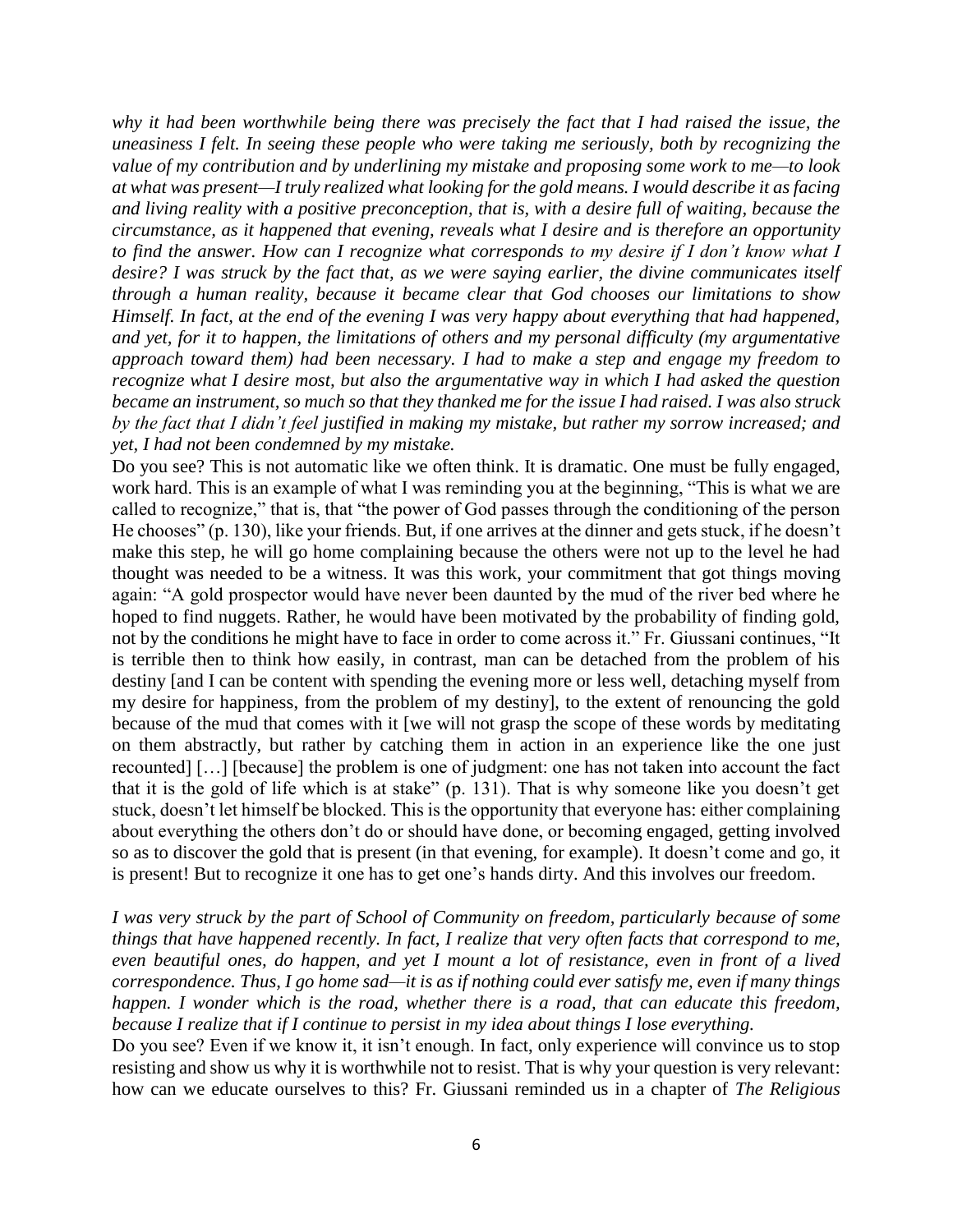*Sense* that insists precisely on this point: what education to freedom consists of. It implies three things. The first: "It is an education in *attention*," to the facts that happen to you, "for committed freedom does not necessarily imply attention, because it is not automatically easy to be attentive." [this and the following quotations in this paragraph are from *The Religious Sense*, McGill-Queen's, Montreal, 1997, pp. 125-126] It is the first issue, that to us may seem trivial: even if we recognize the facts, sometimes we don't pay attention to all that they imply, and thus we are unable to overcome the initial resistance in order to grasp their full import. That is why it is so hard for us. I am surprised, as I was saying to the university students, that the prodigal son decided to leave home because he felt that it was suffocating. What happened to him that at a certain point, after the experience he had, the journey of life he had made, he had this enormous desire to go back to his home? The whole problem of living consists in learning this, like you said: not only learning not to resist, but to truly realize what has value in life. This is first and foremost a problem of attention. In fact, as the Gospel says literally, the prodigal son "came to his senses," becoming aware of his own desire. Second implication: "capacity for *acceptance*," because "to welcome a proposal in its integrity is not automatic either." To accept things, because they educate us to embrace reality as it is given to us. Third: "A correct attitude in front of reality." "What is the proper attitude in front of reality? It is to remain in the original position in which nature places the human being," which is the positive hypothesis, the positive preconception, we mentioned earlier. We must enter a reality that we don't know completely, even if we often think we do. Our friend had a positive expectation for the evening and when something started not to add up, he was committed and raised the question of his uneasiness. Only to those who are engaged with this positivity can reality reveal itself. If we educate ourselves to start from things, responding to the provocation of reality, little by little we will see how this attitude grows in us and how we aren't always at step one. I hope that this may happen always! When one enters reality with this attitude, everything is different, like a friend who couldn't come tonight says, "I am in a particularly delicate time at work, facing the risk of losing my job, and this made me angry. However, I understood right away that anger would take me nowhere [with each occasion one wastes less and less time, avoiding the angry reactions, and then what Fr. Giussani says begins to emerge in experience]. In that particularly challenging situation at work there was much more at stake than looking frantically and unsuccessfully for a way out. My person and my faith were at stake." Man is easily detached from the problem of his destiny: on the one hand the problem of work, and on the other the problem of destiny. No! If one recognizes that in this challenge not only a simple aspect of life is at stake, but instead the way in which one faces reality, as Fr. Giussani says; then one begins to realize what the love for truth is, what to love the gold means. The letter continues, "The simple fact of putting myself in this position [just changing attitude without waiting for the circumstance to change, just changing my attitude, assuming the truer attitude, not the easiest or the "apparently" more natural one] made everything change. I discovered the enormous difference between entering difficult circumstances full of one's own ideas and measure, one's own reasoning, but rather filled with an entreaty for His presence. Everything changed. I found myself preoccupied but not crushed, tired but not bewildered, weary but certain and even cheerful. I was totally moved when in the letter that Pope Francis sent to you I read, 'This poverty is necessary because it describes what we truly have at heart: the need for Him. […] In a world lacerated by the logic of profit.' I was startled, it seemed written specifically for me." We need to let the Pope's letter speak to us like this, not trying to explain it, but through its repercussions, because only then will we understand it without reducing it. Man, insists Fr. Giussani in this chapter of *Why the Church?*, is Christian with all of his freedom. We can accept the challenges that we see, get involved in a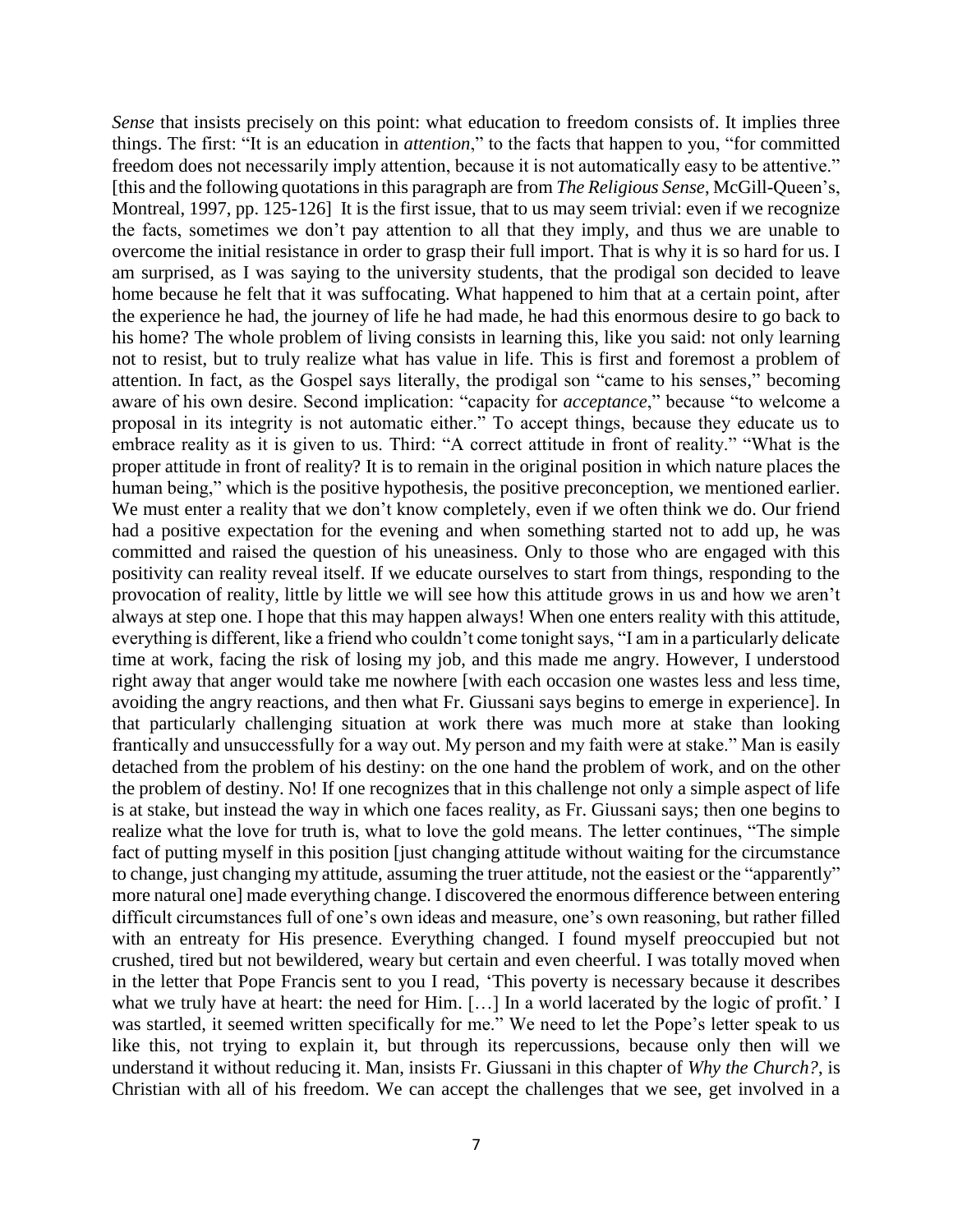certain way or remain stuck, because the Christian message is linked to man's seriousness and moral capacity; not to my ability to be consistent, but rather to my ability to follow the whole need of my heart, the whole need for meaning, the whole need for happiness, to be myself to the core, to look for the gold above everything else. When a man adheres so freely, then he becomes the instrument of the divine that challenges any human measure.

*Concerning what you were saying now, I wanted to tell you something that happened at work, where I can see well how the people who surround us can recognize the exceptionality present in us. I am a nurse and I work in a cancer ward with another nurse who belongs to the movement. The chief physician of our ward is a very intelligent man who declares very forcefully that he is an atheist. Despite this and knowing very well that we belong to the movement, he holds us in great esteem. He never misses the opportunity to say that what we believe in doesn't exist, but he also doesn't miss the opportunity to ask our opinion on various matters. A few weeks ago, after checking on a patient who is terminally ill, he left her room and came to the nurses' station where I was with my coworker. He immediately began to challenge us saying that Heaven doesn't exist, that the lady would end up in nothingness very soon and that we were naïve to believe in that. He started to challenge us verbally. Immediately, we both jumped at the opportunity and started to answer him with a discourse. The discourse was correct, we were saying the right things, but it was striking to see that this doctor, who is much more versed than us in debating, was almost amused because he had a comeback for everything…*

He steamrolled you, almost!

*Exactly.*

But it was just the first round.

*Yes, yes. You could see that he was waiting for our judgment, but he couldn't grasp…*

He was provoking you.

*Yes, but he was not catching something interesting in what we were saying, he was not captivated by our discourse. Then, it happened that while we were there the phone rang. It was a colleague from another ward who needed something. The other nurse, my friend, answered. Upon hearing her speak, the chief gave a start, grabbed me by the arm and, almost annoyed, asked me, "Why is she so kind? There is something in her that I cannot explain, that always makes me nervous."* Repeat the last sentence you said.

*"Why is she so kind? There is something in her that I cannot explain, that always makes me nervous." I was struck by the fact that he was nervous because he couldn't understand.*

It is this that blows away our measure. This is what we need to explain, friends. It is this: the divine that passes through a human reality. It doesn't "turn on and off." No! We need to explain this; this something that passes through a moment and makes one jump. Without this we are always on the brink of the abyss. Yet, the problem is not when you are on the brink of the abyss, but rather when you don't recognize what another person is recognizing, that is, this "something" beyond the kindness. What is this something beyond the kindness?

*I was also surprised to see our dualism in front of what happens. I am convinced that people do not need discourses, but they rather need a presence. I am totally convinced of this, but I was struck by how, as soon as he started to provoke us, I proposed to him a discourse. The first thing that we did was that. What struck me next was—and I saw it in the way my coworker moved—that we are so much in relationship with Christ that in the ordinary moments, due to the way in which we move, we are signs of something else and we don't realize it. I thought of this and I told myself: I made the effort of explaining and Christ was not present, then my coworker answered the phone*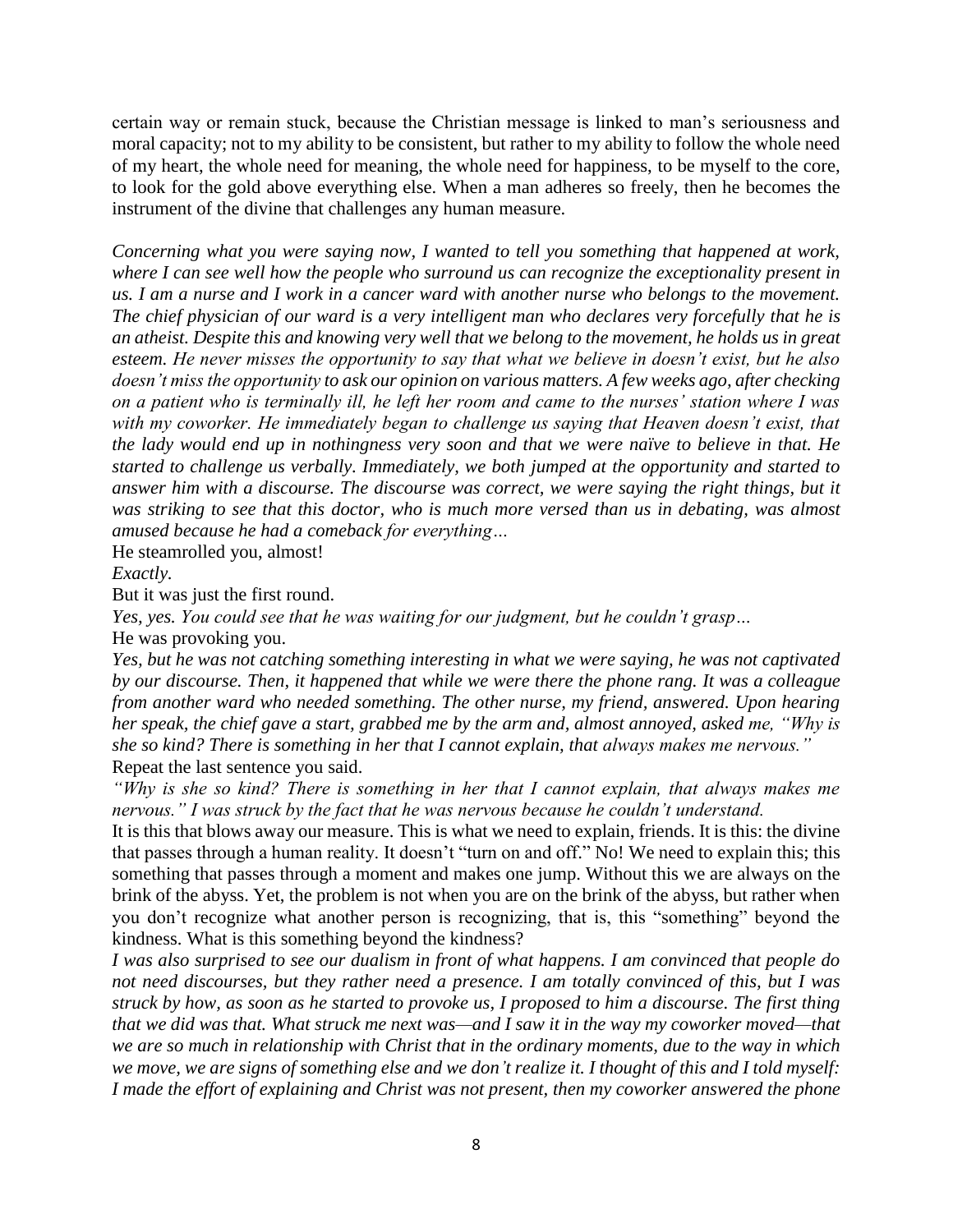*and the chief moved, became nervous. In seeing how this made him shift, it came to mind the phrase that you always tell us, "The man Jesus of Nazareth […] they didn't see this man do one single action whose form didn't show his awareness of the Father"* (L. Giussani, "A New Man," Traces, no. 3, 1999, p. IX)*. The new step I made is that this is freeing. The fact that people are struck by how we live, which witnesses to our belonging to Christ, is freeing, because at that point it's up to that person's freedom to make the next step. To see a man who is so convinced of being an atheist and to see such a question emerge in him, a simple question ("What is there beyond this kindness?") made me think a lot about the way in which I live. I asked myself: but you, Christ, are you everything for me to the point that by the way in which I answer the phone the heart of a man can move? I think that the answer to this question is the greatest companionship we can offer to people. I mean, our belonging to what happened to us is the only companionship we can give to other people.*

No matter the position of the other, because nothing can stop a man from being startled in front of a kindness that contains "something." This something beyond the kindness: this is the human reality that becomes an instrument of the communication of the divine. It is an exciting human journey that invites us constantly, that calls us tirelessly not to stop at the sentimental repercussion, but to look for the gold beyond the mud.

*In front of a fact that moves us, asking the question, "Where does it originate from? Who is giving it to me?" and therefore letting yourself be surprised by His presence that makes it happen, is a method of knowledge and a nourishment that makes us take possession of the present, and through the particular history of this present goes beyond the limits of time and space. Because I always it always happens; it has happened seventy times and it will happen again seventy times seven stop at the sentimental repercussion that afterwards wanes under the blows of each day.*

Pay attention, what wanes is the sentimental repercussion, not Christ who constantly gives us a jolt.

*And so, this slightly rotten taste of something that died remains in the mouth and in the soul, something that you think you have lost forever. At least this is how we feel, we modern people who have a reduced perception of ourselves. But it isn't like this, because finding again in one's heart the inconvenient and burning gift of our need, letting it explode, allowing the heart to stop hardening and instead letting it suffer, opens it to the possibility of being filled by His presence. Because when I forgive I finally feel my heart burning again, as it happened at the time of our first love, and this makes me live His presence now and reconquers everything, because it resurrects everything, even what I had lost in the past, it gives it back, it brings it back to life. In fact, this thing was born because I saw that otherwise for me it wouldn't have been possible to be moved during a small Christmas party, 23 days after it happened, by reading the School of Community and remembering it! During this party, while with the choir I had even taken pictures, a ton of pictures, but I had not been moved.*

It is not enough to be there like tourists who take pictures, but without being moved.

*So, the limits of time are somehow defeated, overcome. The limits of space as well, because one can see from the people whom you call to give a contribution, or that you quote here at School of Community, that they are literally coming from the ends of the earth. This need allows the heart to be attracted by what you are telling us. The effort of following you (because it is linked to the path of the last two Schools of Community) makes faith exciting, life alive, and the heart wounded. My limit doesn't stop Him and He really invents all sorts of things to come and take me back, yes me. He looks for me while almost always I am not looking for Him day and night, lost in the galaxy*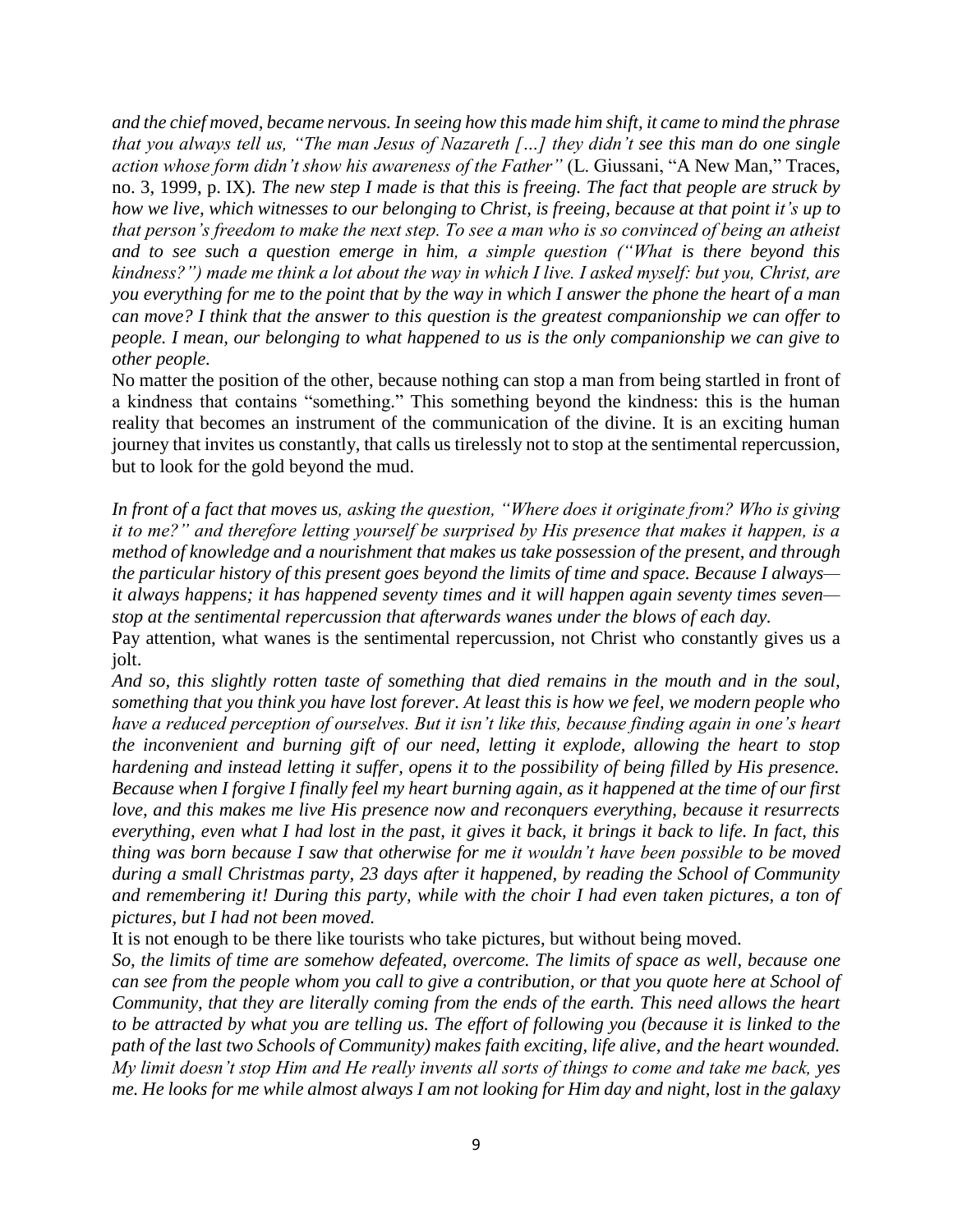*of my interests—when you say that I always feel terribly rebuked. And yet, He comes back to look for me. Therefore, I realized that even if I don't look for Him, it is Christ who looks for me. Nothing is so beautiful as this sorrow and this gratitude, nothing can compare with this, because it is the power given to you by the fact that you discover that you are loved unconditionally by Him who comes back, and comes back always. "Come Lord Jesus!" Finally, I said it. This is what marked the time of my journey following you. I am not hiding the fact that even if your proposal is crystal clear, often bordering on being harsh, so that I never leave a meeting with you without having taken a good beating, I have the feeling that among us this entreaty is often made as another effort of our heart. Our heart should become good at waiting, without bowing to the fact that our first and only possible activity is, like Fr. Giussani described in such an amazing way, the "passivity" of our need, of our nothingness that needs the You and cannot do anything but recognize Him. Therefore, one often perceives something that is not the warmth of friendship, but an icy checking on you: "Did you go to School of Community?" "Did you pay the Common Fund?" etc., which are all useful things, but presented like that, are not beautiful and unfortunately become a curse. I almost never encounter someone who is willing to stay inside the pain of my need, helping me to live and become aware of our hunger and thirst for Him. Instead, you stay there. Only in my journey with you can this be faced with a right perspective. So, thank you because you don't let go of me, because you don't give up and therefore you don't give up on us. A while ago—in front of the constant and annoying harassment of those who challenge and criticize you quite strongly, and who often are not looking for the truth, but are only after self-recognition—I felt like writing you that I was on your side. However, I find even more annoying those who always agree with you, as if following you were always normal and trivial, as if it were easy, business as usual. Today, though, along the journey that you help us make, following Fr. Giussani and the Pope, on the path of the charism, I only want to thank you, because you are with me, because I have truly seen that you, like Jesus, would be with me even if I were against you. Therefore, thank you and have a good journey.* 

This is the exciting journey of life.

The next School of Community will be on Wednesday February 22<sup>nd</sup>, at 9:30 pm.

We will begin a new chapter: "A Mission of the Church: Towards Earthly Man." We will work on the first five points, pp.146-156.

This evening there wasn't any contribution that addressed the last part of the previous chapter "By Means of the Era and the Historico-Cultural Environment." In this part, Fr. Giussani says, "Christianity is not in the world to hollow out the dynamic of historical evolution. Rather, its purpose is to communicate certain values […] and if these values are preserved, then every evolution has the means to become more useful as an expression of man." It is precisely on this point that we had a really hard time this past year. The fact that the battle against slavery began with the writing of a letter, like Saint Paul's concerning Philemon, is quite a challenge. Fr. Giussani offers other examples to show that "the value brought by Christianity is something that concerns man as man in any circumstance" (p. 142). This means that "the Church certainly does not presume to empty the human affair of all that historical evolution injects into it. […] Faith tailors and determines the personality of the individual […] enabling the individual to use the means which his personal talents and historical conditioning will prompt him to use" (p. 144). For this reason, I ask you to continue to work on pp. 141-146, to understand the connection between these pages and the next chapter. Fr. Giussani adds, "This is a fact not easy to accept [even for us it is not easy], but it is the way of the Christian message." "God-made-man has communicated Himself